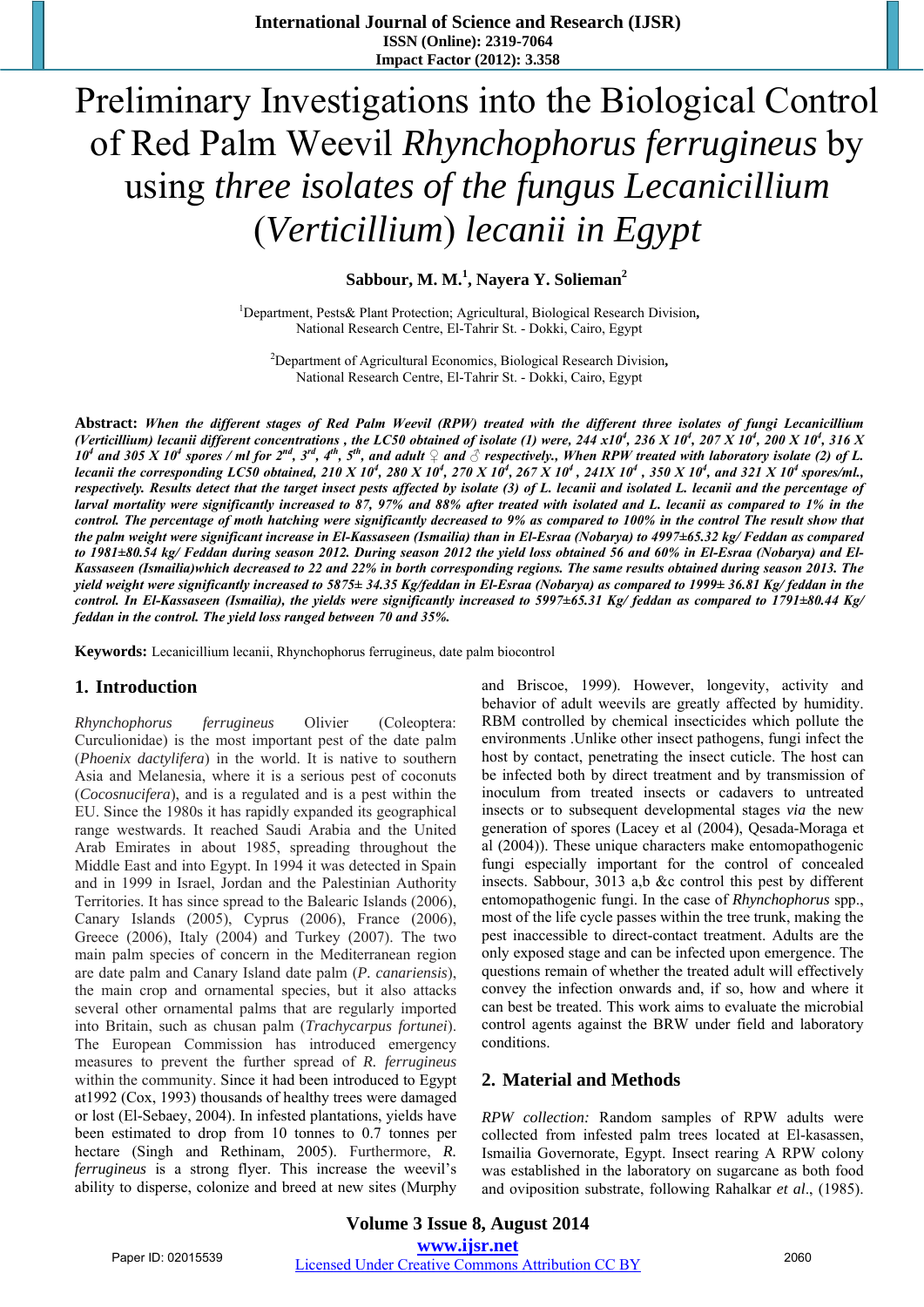Adults were set to mate and oviposit in groups of at least five pairs placed on a substrate of moist sugar cane saw dust or on sugar cane logs. From the first larval stage to adult emergence, the RPWs were reared individually at 27–29° C. For egg harvesting, the adults of both sexes were kept on sugarcane sawdust. Eggs were collected every 2 days.

### **2.1 Source and Production of fungi**

The fungi *Lecanicillium lecanii* laboratory strain isolate (1) were kindly obtained from Prof. Dr Alain Vey, Mycology Unit, Pasture institute, France, and reproduced in the Microbiology Department, National Research Centre, Cairo, Egypt. They were primarily purified using the mono-spore technique. Then, propagated in Petri-dishes (9cm) on potato dextrose agar medium (PDAM) enriched with 1 %, peptone, 4 %. Glucose and 0.2% Yeast and incubated at 26 ºC. Seven days old cultures with well developed spores were harvested by washing with 10 ml sterilized water, then 3 drops of Tween-80 were added and completed to 100 ml with water. It was used as stock suspention and kept in a refrigerator at 4 ºC. From this stock (standared), dilutions with water were adjusted at the needed proposed concentrations. Large amounts of conidiospores, if needed, were produced by culturing the fungus on liquid medium in 1 L cell-culture glass bottles according to Rombach et al (1988) ( modified by El-Husseini et al., 2004).

### **2.2 Isolation of the fungi**

The fungus *L. lecanii* was isolated (2) from the diseased RPW insect pests and *L. lecanii* was isolated (3) from Egyptian soil in El kassasin (Ismailia). Isolates were subcultured on nutrient PDA medium. Isolates were identified at National research Centre (NRC) Plant Pathology Department. The spores of *L. lecanii*, were collected from agar surface of the fungus culture in 15cm diameter Petridish. Spore suspension in water + 0.1% Tween-80 was prepared. The strength of original culture was  $1x10<sup>8</sup>$ spore/ml. It was used as stock suspension and kept in a refrigerator at 4°C. From this stock, dilutions with water were adjusted at the needed proposed concentrations. Large amounts of conidiospores, if needed, were produced by culturing the fungus on liquid medium in 1 L cell culture glass bottles according to Rombach *et al*., (1988) and modified by El-Husseini *et al*., (2004).

# **2.3 Bioassays against target pests**

All fungal isolates concentrations of *L. lecanii*, ranged from  $1x10<sup>2</sup>$  to  $1x10<sup>8</sup>$  spores/ml were prepared by 1-10 fold dilution from the main stock culture  $(1x10<sup>8</sup>)$  and tested under controlled conditions ( $25\pm2$ °C and  $65\pm5%$  RH) against RPW larvae and adults. Ten 3-day-old flies were collected in test tubes, immobilized on ice and carefully transferred to PDA dishes (9 cm diameter) containing the six fully developed fungal colonies. The flies were allowed to walk on the fungal colonies for 5–10 min depending on fly mobility until the flies collected spores on their body. The flies were then removed from the Petri dishes and placed in small cages (10 cm x 10 cm x 10 cm). The same number of flies treated similarly but with uninoculated PDA plates was used as controls. Solid diet and water were offered to flies and kept under rearing conditions. Dead flies were counted and removed from the cages daily for 21 days. Each treatment was replicated five times The percentages of mortality were calculated after seven days and corrected according to Abbott's formula (Abbott, 1925), while the  $LC_{50}$  value was calculated through Probit analysis according to Finney equation (Finney, 1971).

# **3. Field Experiments**

Esraa village- El-Nobaryia region, during the two successive seasons 2012&2013 starting from the first of July till the end of October to evaluate the efficacy of the tested fungi against the target insect pests under field conditions. Three random patches of palm trees were selected, each comprised 12 trees (12 trees for *L. lecanii* isolate (1, 2, 3), and applications and 12 trees for control) to carry out the field experiment. *L. lecanii*, was applied, each as a single treatment at the rate of  $1x10<sup>8</sup>$  spores/ml. Three applications were made at one week interval at the commencement of the experiment. Treatments were performed at the sunset with a ten litre sprayer. Percentage of infestation/sample was calculated after 20, 50, 90 and 120 days of the application. Each treatment was replicated four times. Four plots were treated with water as control. Random samples of leaves and fruits olives plants were weekly collected from each treatment and transferred to laboratory for examination. The infestation of RPW were estimated in each case.

After harvest, yield of each treatment was weighted as Kg/ Fadden. Yield loss was calculated according to the following equation:

$$
Yield loss = \frac{Potential yield - actual yield}{Potential yield} \times 100
$$

Potential yield was that yield obtained after *L. lecanii* isolate, treatment, which gave the best results among the tested pathogens, and was taken as a base for comparing with the other treatments

# **4. Bioassay Procedures**

Selection of most pathogenic isolates. Isolates and standard were selected using larvae in plastic boxes (35 X 20 X 30 mm) containing 2.5 g of moist sugar cane sawdust. Groups of five or six larvae were located in 9-cm petri dishes lined with 5-10 liter paper, sprayed with 2 ml of spore suspension containing  $2 \times 10^8$  spores/ ml. transferred to boxes (one larva per box) 5-10 min later. The control group was treated with an aqueous solution of 0.01% Triton X-100. The boxes were incubated at  $27^{\circ}$  C in darkness for 7-14 days. The larvae used for the bioassay weighed 60-200 mg. The bioassay was repeated here times and the results were averaged this methods according to Gindin *et al.* (2006).

Eggs exposure. The two isolates of *L. lecanii*, were evaluated in this bioassay. Eggs for bioassay (1–4 days old) were obtained from egg laying cages. The eggs were placed singly in petri dishes each containing 3 g sugar cane sawdust Gindin et al. (2006). The petri dishes with eggs were incubated for 10 days at  $27^{\circ}$  C in darkness. Egg hatching and mortality of emerging larvae were monitored during this period. The egg bioassay was repeated three times with three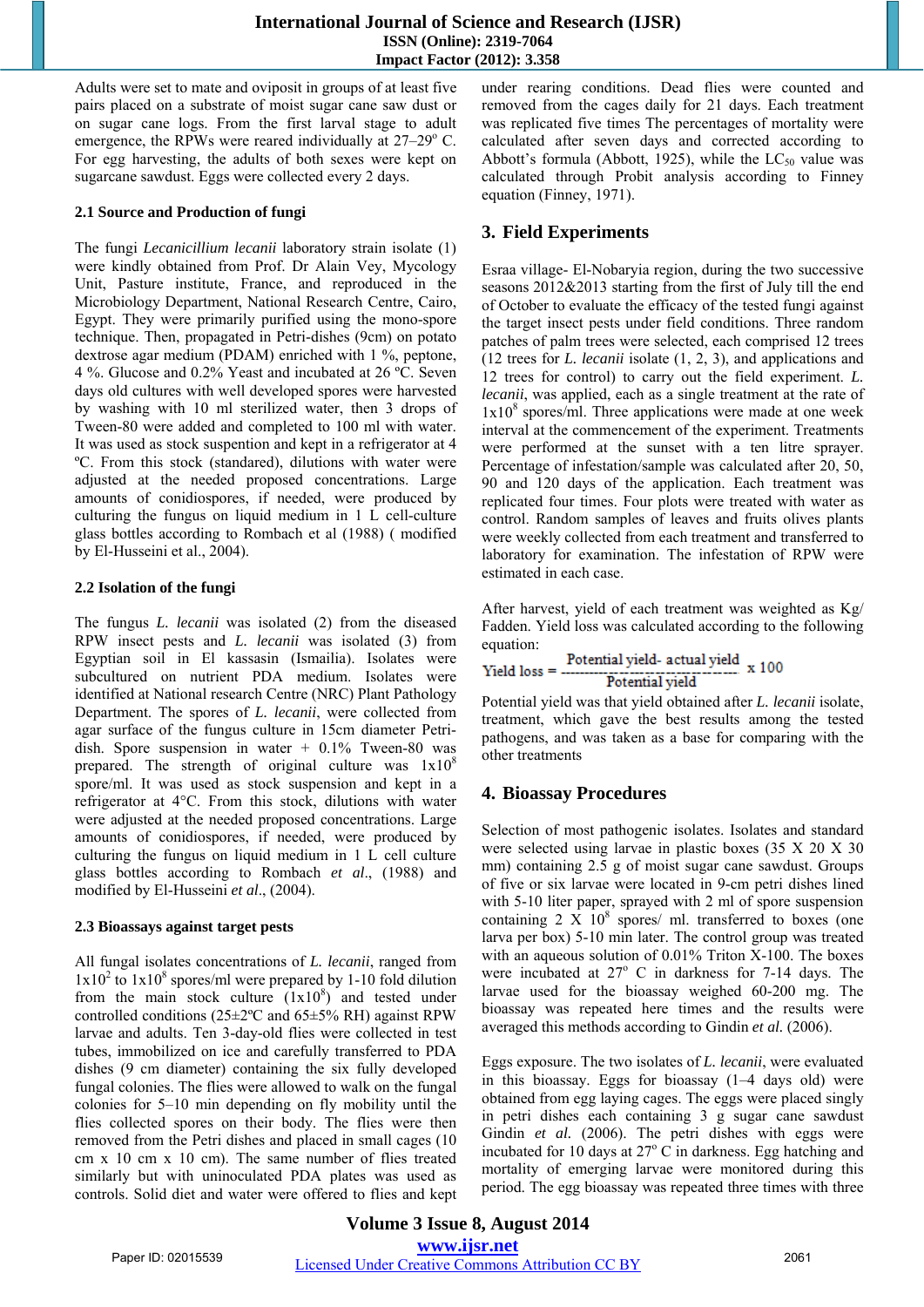different batches of eggs (10–24 eggs per treatment of each test group).

Adult treatment. Also designed according to Gindin *et al.*  (2006). Subsequently, each treated or control weevil was placed in an individual box with 50 g of moist sugar cane sawdust, and incubated at 28° C under a 12:12 L:D regime for 2–7 weeks. Fresh substrate was added to the boxes every week. In order to evaluate the possibility of fungal transmission from surface-treated females to their progeny (eggs and larvae) during oviposition, 15 mated females were dusted individually with *L. lecanii* spores in 5 g of a solid rice-based formulation.

The control group comprised 15 untreated females which were incubated under the same regime up to completion of oviposition. Twice a week the sugar cane logs were replaced with new ones, and the old ones with eggs were incubated at 27° C in darkness for 14 days. The logs were then cut up and the eggs or emerged larvae were counted. The latter were placed in individual boxes with moist sugar cane sawdust and incubated for an additional 2 weeks to compare their survival with that of the controls. Analysis of results of the bioassay were recorded as mortality percentages in eggs, larvae and adults, as the hatching percentages of eggs, or as the weight of the surviving larvae. Student's t-test or oneway ANOVA was used to compare the effects of the experimental and control treatments on the eggs and larval mortality, and on larval weight.

# **5. Results and Discussions**

Table 1 show that the LC50 of RPW first larval instars when treated with different concentrations of isolated *L. lecanii* were, 210X 10<sup>4</sup> spores/ml. when the different stages of RPW treated with the different fungi concentrations , the LC50 obtained 244 x10<sup>4</sup>, 236 X 10<sup>4</sup>, 207 X 10<sup>4</sup>, 200 X 10<sup>4</sup>, 316 X 10<sup>4</sup> and 305 X 10<sup>4</sup> spores / ml for  $2<sup>nd</sup>$ ,  $3<sup>rd</sup>$ ,  $4<sup>th</sup>$ ,  $5<sup>th</sup>$ , and adult  $\varphi$ and  $\delta$  respectively., (Table 1). When RPW treated with laboratory standard *L. lecanii* the corresponding LC50 obtained, 210 X 10<sup>4</sup>, 280 X 10<sup>4</sup>, 270 X 10<sup>4</sup>, 267 X 10<sup>4</sup>, 241X  $10^4$ , 350 X  $10^4$ , and 321 X  $10^4$  spores/ml., respectively .,(Table 2)..

Table 3 show the effect of the third isolate of the fungus *L. lecanii* , which cleared that the fungus affected on the target insect pest in all life cycle stages .

The same results obtained by Gindin *et al*. (2006) when found that fungi, *Metarhizium anisopliae* and *Lecanicillium lecanii,* strains of the former were found to be more virulent than those of the latter, achieving 100% larval mortality within 6.7 days. The same results obtained by Shaiju *et al* 2003, Gindin *et al.* (2006). The screening of fungi known to be pathogenic to RPW was aimed at evaluating the pathogenicity of *M. anisopliae* and *L. lecanii* to various development stages of RPW, and to develop a method for fungus implementation. The present investigation showed that the tested *M. anisopliae* and *L. lecanii* isolates infect the larvae and fully completed their life cycles by forming conidiophores with conidia on RPW cadavers. The red pigmentation of larvae killed by *L. lecanii* indicates the

presence of a red pigment, oospore in, produced by *Lecanicillium* spp. (Gupta, *et al* 1995and Vining, et al 1992).

The effect of the fungi *L . lecanii* were evaluated on the RPW eggs. Results show that the isolated *L. lecanii* affected on the RPW eggs hatching the percentage of eggs hatching were significantly decreased to 4 % when the newly eggs treated with the isolated *L. lecanii* as compared to 100% in the control. The percentage of larval mortality were significantly increased to 100 as compared to 1% in the control (Table 4). The same results obtained by Gindin *et al.*  (2006) who reported that, the pathogenicity of the two most virulent isolates of *M. anisopliae*, selected in the initial screening on larvae, was tested against *R. ferrugineus* eggs. Both isolates fungi killed the eggs quickly, without preliminary colonization on the egg surface. Gindin *et al.*  (2006) reported that, all of the screened *M. anisopliae* strains exhibited pathogenicity to all development stages of RPW, causing up to 80–100% mortality of larvae and adult weevils under laboratory conditions. When eggs were exposed to sawdust previously sprayed with *M. anisopliae* spores, the total survival of both the eggs and the emerged larvae was reduced by a factor of approximately two to three, relative to control. Moreover, larvae developing in sprayed sawdust with fungal spores had a significantly reduced weight in comparison with larvae which emerged in the control treatment. The phenomenon could result from lower food intake by infected insects and/or from the energetic cost of confrontation with the infection. There are a number of examples of reduction in food consumption in insects infected by pathogenic fungi (Ekesi, 2001,Tefera and Pringle (2003) and Soroker *et al.* (2005).

Table 5 show the effect of the three *L. lecanii* tested against RPW under laboratory conditions. Results detect that the target insect pests affected by laboratory standard *L. lecanii* and isolated *L. lecanii* and the percentage of larval mortality were significantly increased to 87, 97% and 88% after treated with isolated and standard *L. lecanii* as compared to 1% in the control*.*at the same time the pupal mortality were affected by the three treatments. The percentage of moth hatching were significantly decreased to 9% as compared to 100% in the control (Table 5). Magalhaes, *et al* 2001), found that, larvae of lower weight lower have a shorter life span. Gindin et al. (2006) reported that the direct effect on adult mortality, fungal treatment reduced female fertility. Females contaminated with the dry spore formulation had a shorter oviposition time than the controls (Furlong and Pell (2001) – 11 days compared with 30–45 days) and, moreover, the total number of eggs laid by infected females was three times less than that by control females. However, the daily numbers of eggs laid by each female, and the survival and weight of emerged larvae, did not differ significantly between treated and control insects. This may suggest that females did not transmit fungal spores to the oviposition tunnels. Thus, the main contribution of the fungus to RPW control was found to be through the premature death of the infected females.

Table 6 and 7 show the effect of the three isolated fungi *L. lecanii* on RPW in two Egyptian regions differ in climatic conditions in El-Kassaseen (Ismailia) clay soil and El-Esraa (Nobarya) sandy soil . The result show that the palm weight were significant increase in El-Kassaseen (Ismailia) than in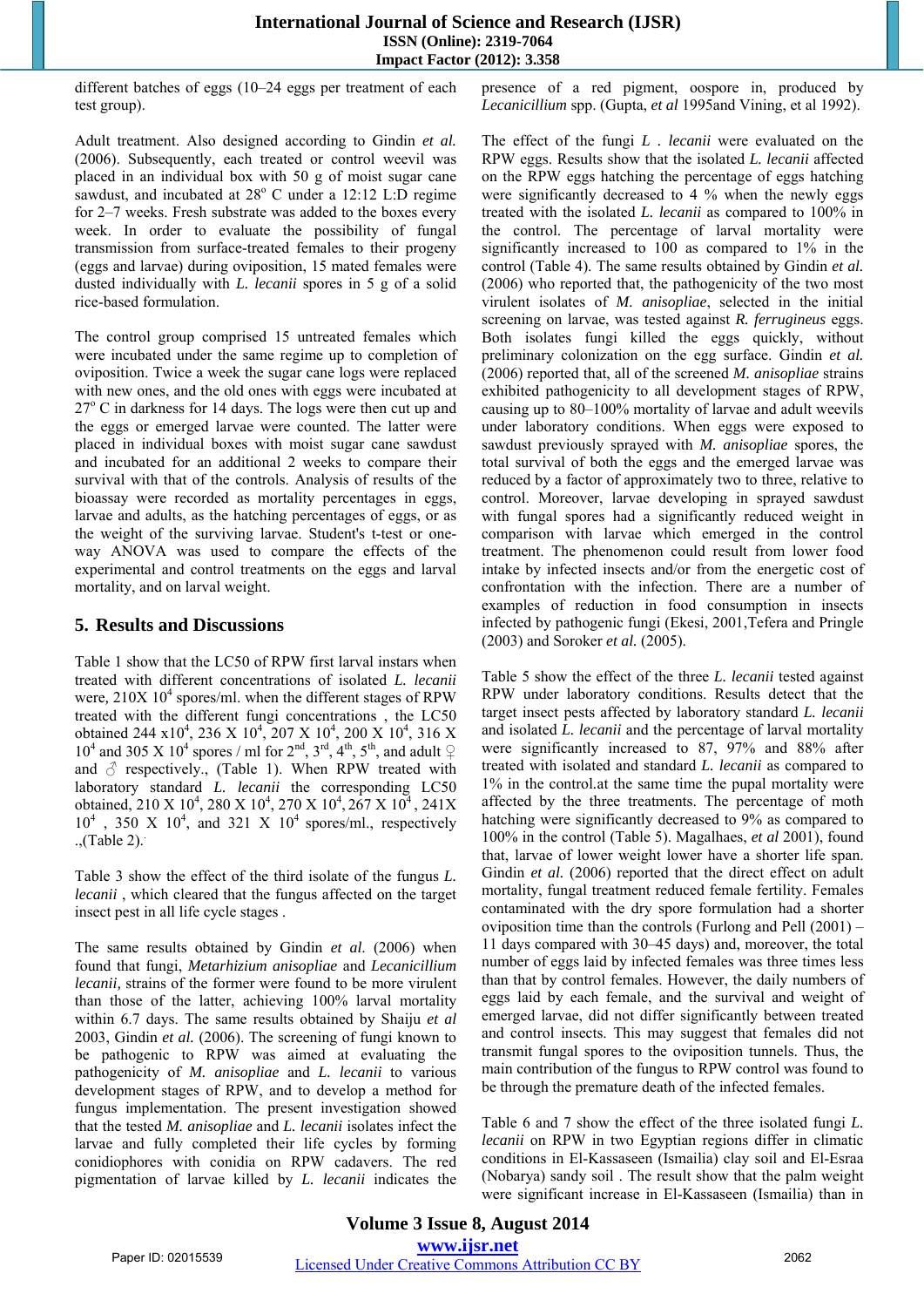El-Esraa (Nobarya) to 4997±65.32 kg/ Feddan as compared to 1981±80.54 kg/ Feddan during season 2012. During season 2012 the yield loss obtained 56 and 60% in El-Esraa (Nobarya) and El-Kassaseen (Ismailia)which decreased to 22 and 22% in borth corresponding regions (Table 6). The same results obtained during season 2013. The yield weight were significantly increased to 5875± 34.35 Kg/feddan in El-Esraa (Nobarya) as compared to 1999± 36.81Kg/feddan in the control. In El-Kassaseen (Ismailia) the yield were significantly increased to 5997±65.31Kg/feddan as compared to 1791±80.44Kg/feddan in the control. The yield loss ranged between 70 and 35% (Table 7).

Gindin *et al.* (2006). Despite the observed susceptibility of all the development stages of the RPW to the entomopathogenic fungi under laboratory conditions, the practicability of achieving efficient control of RPW in the field seems problematic. The field efficacy of entomopathogenic fungi toward various pests depends on many factors, often related to the behavior of the insect host in its natural habitat. The soil is the natural habitat of fungi and, since the RPW pupae occasionally inhabit the soil, it is theoretically possible to infect them with fungal spores by soil treatment. The spraying of palms and of large areas between them to ensure contact between free living adult RPW and fungal spores also presents a difficulty, because of the large fungal inoculum needed. The best strategy would be to treat only selected areas that are especially likely to attract adults. Adult weevils are usually cryptic, taking refuge between petioles and offshoot bases. They are highly attracted to wounds in palm trees, e.g. that are infected during vegetative production practices that include the removal of offshoots Furlong and Pell (2001) . These areas are often the most attractive sites to females for oviposition and, therefore, may be the best candidates for treatment with a dry fungal formulation. The possibility of infecting the Rhynchophorus adults by this method was discovered by chance, after application of a rice-based formulation of *M. anisopliae* against the *Scarabaeid Scapanes*aus tralis on young palms in New Guinea (Prior,.and Arura, (1985). The treatment of frond axils with this formulation caused infection not only to the target pest but also infected some incidental infection on *R. bilineatus*. The high mortality of adults to dry spores of a selected isolate indicates that there was proper contact between fungi and ovipositing females. Hydrophobicity of fungal spores could play a significant role in the success of the dry rice formulation. The attachment of a fungal spore to the cuticle surface is the initial and thus a crucial event in the establishment of mycosis (Boucias, *et al* 1998). The spores of *M. anisopliae* possess an outer layer composed of interwoven fascicles of *hydrophobic rodlets*, which provided the adhesion to the insect cuticle due to nonspecific hydrophobic forces (Boucias, *et al* 1998). Thus, similar to the natural infection process, the application of dry spores could provide better adhesion relative to application of aquatic spore suspension. Ideally, we would like to use artificially inoculated females as vectors of infection to their progeny via egg contamination during oviposition. However, in the present study we were unable to prove that such infection transfer occurred. We believe that the lack of success was due mainly to insufficient inoculum transferred by females to eggs. It is possible that this problem is connected with spore hydrophobicity. This character may

interfere with fungus transfer from female hydrophobic surface to the egg under humid conditions during oviposition into the plant tissue. The mechanical transfer of fungal spores between the oviposition sites and even further into the oviposition tunnels would be possible, provided that a suitable fungus formulation could be developed. In light of the high susceptibility of eggs and larvae to fungal infection, we assume that in such a case the contamination of eggs and of the larval habitat would add to the effectiveness of this pest control method. The economic effects resulted from using different pesticides to get control the palm weevil *R. ferrugineus.* The cultivation of date palm spreads in most of the Egyptian governorates as the cultivated land estimated 88. 000 fedans which have 16 million palm trees out of which 12 million palm trees annually produce 1.3 million tons of dates (1). The palm tree number in one fedan estimates 200-500 kg of the good sorts such as the sort of Barhi<sup>(2)</sup>. A tree palm production ranges from 100 to 120 kilo per a fedan in the case of currently well-known sorts as the tee palm valued  $$100-150$  US Dollars<sup>(3)</sup>. The study of the economic effects resulted from using different pesticides requires investigating that effect at the farming level to determine the added value of using the pesticides and studying that effect at the national level

First: the effect of using different pesticides at the farming level:

Table 8 shows that the cost of fedan using different pesticides to combat palm weevil estimated about L.E. 400/fedan. The pesticide cost per a palm tree estimated about L.E. 6.1 on the basis that a fedan contains 66 palm trees. The study indicated that the production waste rate reduced to about 17% and 26% in relation to the first pesticide. This rate reduced to almost 18% and 25% as to the second pesticide in the areas of Ismailia and Nobaryia respectively as shown in Table 6. In addition, table 8 shows the production waste reduction had contributed to the increase of palm tree production by about 10, 7, 17 and 8 kg. The increase value palm tree expected return and net return by about L.E. 20, 14, 34, and 16 and almost L.E. 13.9, 7.9, 27.9 and 9.9 for both first and second pesticides in the two areas of study as shown in Table 8. The study of the added value of using different pesticides indicates that the pound return spent on different pesticides cost estimates almost L.E. 2.28, 1.30, 2.93 and 1.62 respectively for the first and third pesticides in the two areas of study as shown in Table 8.

Second: The effect of using different pesticides at the national level:

The study of this effect necessitates the overgeneralization of using the different referred to pesticides at the national level which is expectedly leads to the crop production increase at the domestic level as shown in Table 9.

Table 9 indicates that the state adoption of generalizing the use of pesticides to combat the palm weevil at the republic level will lead to production increase by , 0.348, 0.435, and 0.496 million tons after deducting the Table- referred to waste rate for the first and third pesticides in Ismailia and Nobarya respectively. This increase can save to the state a good yield of foreign currency that contributes to revive the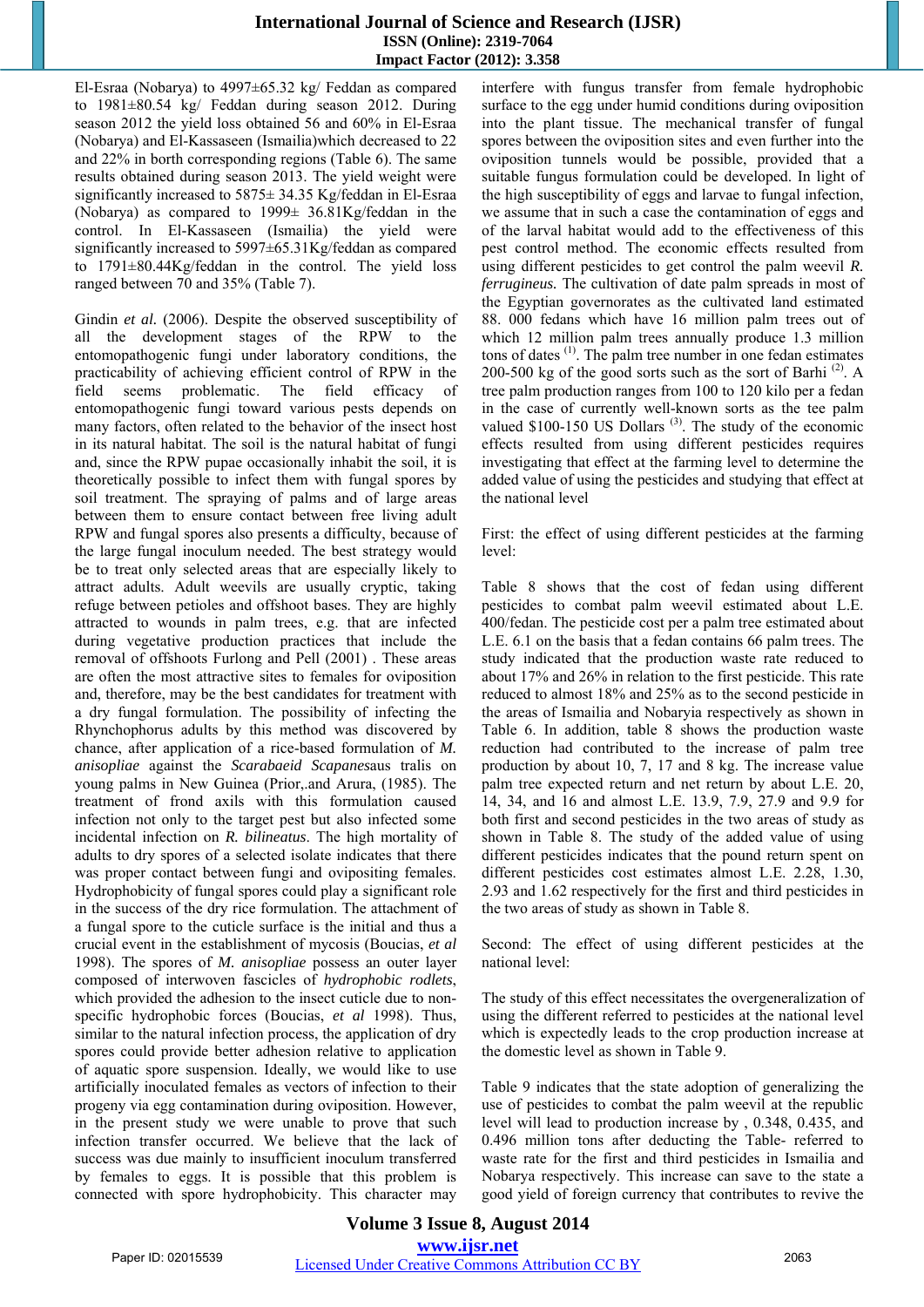Egyptian economy, particularly after the collapse of the Egyptian economy in the post period of January, 25 revolution in the case of being world-market exporting oriented. This entails chemicals would not be used in the production of different crops. In the case of exporting, the production increase will contribute to save about \$ 284, 362, 452 and 516 million Dollars. This will help lessen the deficit rate on the Egyptian trade balance in the case of generalizing the use of the first and third pesticides as shown in Table 9. The aim of this study is the dominancy of Egypt on world dates exporting and will replace Iraq in this industry prior the industry collapse in Iraq after Iraq's invasion in 2003.

# **References**

- [1] Abbott, W S. 1925. A method of computing the effectiveness of an insecticide. J. Econ. Entomol. 18: 265-267
- [2] Boucias, D.G., Pendl and, J.C. and Latge, J.P. (1988). Nonspeci factors involved in attachment of entomopathogenic Deuteromycetes to host insect cuticle. *Appl. Environ. Microbiol.* 54:1795-1805.
- [3] Cox, M. L. (1993). Red palm weevil *Rhynchophorus ferrugineus* in Egypt. FAO Plant Prot. Bull. 41(1): 30- 31**.**
- [4] Ekesi, S. (2001) Pathogenicity and antifeedant activity of entomopathogenic hyphomycetes to the cowpea leaf beetle, *Ootheca mutabilis* Shalberg. *Insect Sci. Appl.*  21:55-60. 378 .
- [5] El-Husseini, MM., Shahira, S., Marie, AM, Amal A.El-Zoghby, Sahar, S A, Naglaa,AM.Omar; EA, Agamym, HE.,Abou Bakr, MS.Nada, N ; SherinTamer; Hannah,M.Kamal and. Ibrahim, AM. (2004). Isolation, Production and use of entomopathogenic fungi for controlling the sugar beet insect pests in Egypt. Egypt. J. Biol. Pest Control. 14(1):265-275.
- [6] EL-Sebaey Y. (2004). Field evaluation of certain insecticides against red palm weevil *Rhynchophorus ferrugineus* Oliv. (Coleoptera, Curculionidae) in Egypt. Egypt. J**.** Agric. Res. 82(4): 1591-1599.
- [7] Finney, D.J. (1971). Probit Analysis, Cambridge: Cambridge University Press
- [8] Ghazavi, M. and Avand-Faghih, A. (2002) Isolation of two entomopathogenic fungi on red palm weevil, *Rhynchophorus ferrugineus* (Olivier) (Col., *Curculionidae*) in Iran. *Appl. Entomol. Phytopathol.*  9:44-45.
- [9] Giblin-Davis, R.M. (2001) Borers of palms. *in:* Howard, F.W., Moore, D., Giblin-Davis, R.M. and Abad, R.G. [Eds.] Insects on Palms. CABI Publishing, Wallingford, UK. pp. 267-305.
- [10]Gindin, G. Levski, S., Glazer I. and V. Soroker.,(2006) .Evaluation of the Entomopathogenic Fungi *Metarhizium anisopliae* and *Beauveria bassiana* against the Red Palm Weevil *Rhynchophorus ferrugineus*. Phytoparasitica 34(4):370-379 .
- [11]Gupta, S., Montllor, C. and Hwang, Y-S. (1995). Isolation of novel Beauvericin analogues from the fungus *Beauveria bassiana*. *J. Nat. Prod. (Lloydia)*  58:733-738.
- [12]Lacey, L.A., Kirk, A.A., Millar, L., Mercadier, G. and Vidal, C. (1999) Ovicidal and larvicidal activity of conidia and blastospores of *Paecilomyces fumosoroseus*

(Deuteromycotina: Hyphomycetes) against *Bemisia argentifolii* (Homoptera: Aleyrodidae) with a description of a bioassay system allowing prolonged survival of control insects. Biocontrol Sci. Technol. 9:9-18.

- [13]Magalhaes, B.P., De Faria, M.R., Lecoq, M., Schmidt, F.G.V., Silva, J.B.T., Frazao, H.S. (2001) The use of *Metarhizium anisopliae* var. *acridum* against the grasshopper *Rhammatocerus schistocercoides* in Brazil. *J. Orthoptera Res.* 10:199-202.
- [14] Murphy, S. T. and Briscoe B. R. (1999). The red palm weevil as an alien invasive**:** biology and the prospects for biological control as a component of IPM**.** Biocontrol News and Information 20(1):35-46**.**
- [15] Prior, C. and Arura, M. (1985) The infectivity of *Metarhizium anisopliae* to two insect pests of coconuts. *J. Invertebr. Pathol.* 45:187-194.
- [16]Qesada-Moraga, E., Santos-Quiros, R., Valverde-Garcia, P. and Santiago-Alvarez, C. (2004) Virulence, horizontal transmission, and sublethal reproductive effects of *Metarhizium anisopliae* (anamorphic fungi) on the German cockroach (Blattodea: Blattellidae). *J. Invertebr. Pathol.* 87:51-58.
- [17]Rahalkar, G.W., Harwalkar, M.R., Rananavare, H.O., Tamhankar, A.J. and Shanthram, K. (1985) *Rhynchophorus ferrugineus*. *in:* Pritam Singh and Moore, R.F. [Eds.] Handbook of Insect Rearing. Vol. 1. Elsevier, Amsterdam, the Netherlands. pp. 279-286.
- [18]Rombach, MC., Aguda, RM., Robert ,DW.1988. Production of *Beauveria bassiana* in different liquid media and subsequent conditions mycelium. Entomo., 33:315-234.
- [19]Sabbour, M.M. 2013. Evaluation of the Entomopathogenic Fungi *Metarhizium anisopliae*  against the Red Palm Weevil *Rhynchophorus ferrugineus* in Egypt. In press.
- [20]Sabbour, M.M. 2013. Evaluation of isolated Entomopathogenic Fungi against the Red Palm Weevil *Rhynchophorus ferrugineus* in Egypt. Emerging Issues in the Natural and Applied Sciences 2013; 3(1), 111- 125. DOI: 10.7813/einas.2013/3-1/9
- [21]Sabbour, M.M. 2013. Preliminary Investigations Into The Biological Control Of Red Palm Weevil *Rhynchophorus ferrugineus* By Using *Beauveria bassiana* In Egypt. Emerging Issues in the Natural and Applied Sciences 2013; 3(1), 85-99. DOI: Applied Sciences 2013; 3(1), 85-99. DOI: 10.7813/einas.2013/3-1/7
- [22]Shaiju-Simon, Kumar, R.K and Gokulapalan, C. (2003) Occurrence of *Beauveria* sp. On red palm weevil, *Rhynchophorus ferrugineus* (Oliv.) of coconut. *Insect Environ.* 9:66-67.
- [23] Singh S. P. and Rethinam P. (2005). Trapping-a major tactic of BEPM strategy ofpalm weevils. Cord, 21(1): 57-79.
- [24] Soroker, V., Blumberg, D., Haberman, A., Hamburger-Rishard, M., Reneh, S., Talebaev, S.(2005) Current status of red palm weevil infestation in date palm plantations in Israel. *Phytoparasitica .*33:97-106.
- [25] Tefera, T. and Pringle, K.L. (2003) Food consumption by *Chilo partellus* (Lepidoptera: Pyralidae) larvae infected with *Beauveria bassiana* and *Metarhizium anisopliae* and effects of feeding natural versus arti\_cial diets on mortality and mycosis. *J. Invertebr. Pathol.*  84:220-225.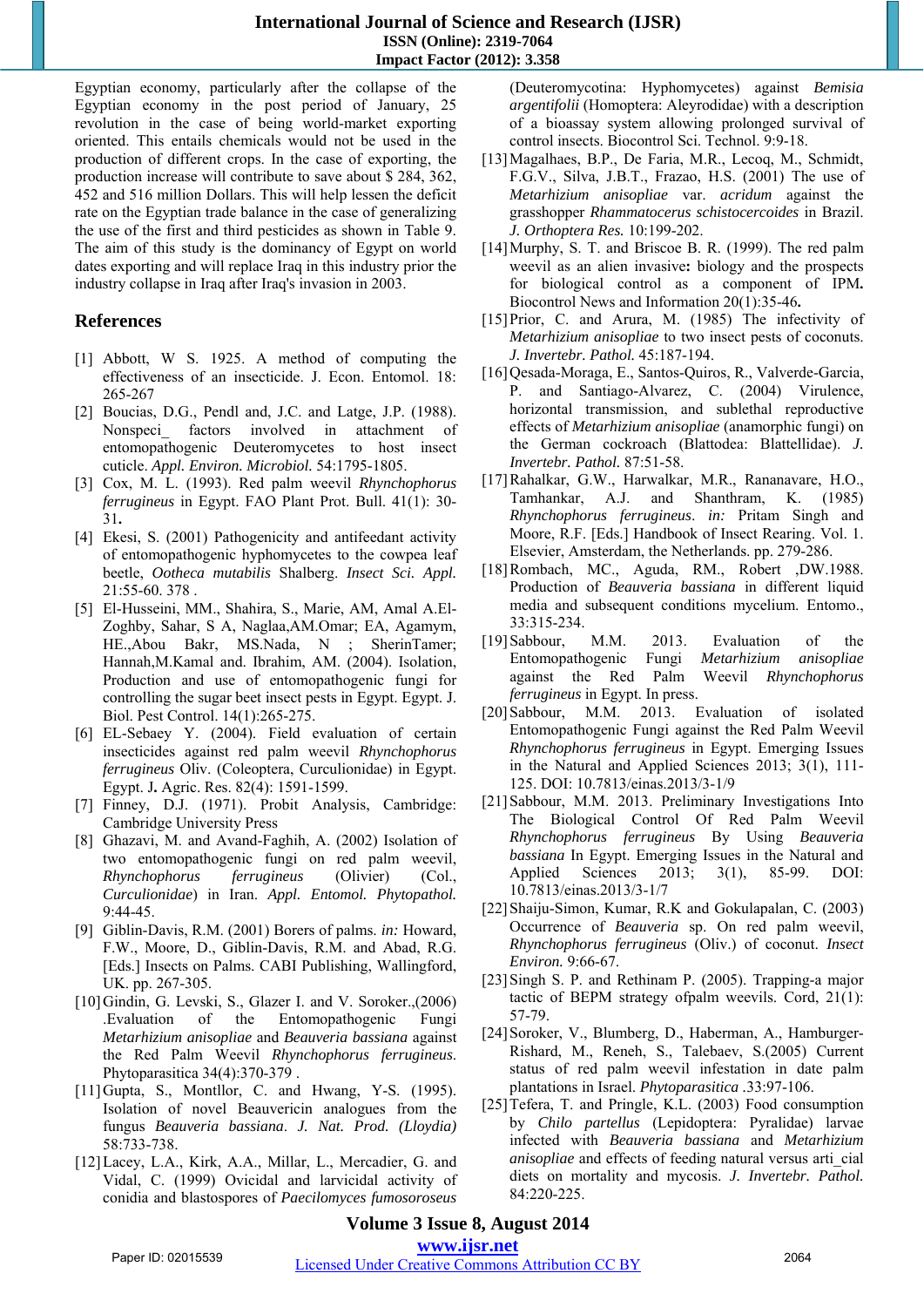- [26] Vining, L.C., Kelleher, W.J. and Schwarting, A.E. (1962). Oosporein production by a strain of *Beauveria bassiana* originally identi\_ed as *Amanita muscaria*. *Can. J. Microbiol*. 8:931-933.
- [27]www.caae-eg.com/.../349-2011-09-06-10-59-45.html
- [28] www.mawhopon.net/.../3198
- [29] www.aljazeera.net/.../8022179A-6794-4BF8-8B4C-70
- [30] *www.fao.org*

**Table 1:** Effect of the isolated fungi *L. lecanii* (1)on the Palm weevil *R. ferrugineus* biology

| Pathogen                                           | LC50       |     | slope variance | 95 %              |
|----------------------------------------------------|------------|-----|----------------|-------------------|
|                                                    | spores/ml) |     |                | confidence limits |
| st                                                 | 210        |     | 2.3            | 200-344           |
| χad                                                | 244        | 0.2 | 1.4            | 222-288           |
| 2rd                                                | 236        |     | 0.3            | 234-288           |
| 46                                                 | 207        |     |                | 231-289           |
| cф                                                 | 200        |     | 1.3            | 267-300           |
| Addings(2)                                         | 316        | 2.0 | 1.8            | 299-323           |
| $\overline{\text{Adults}}\left(\mathcal{S}\right)$ | 305        |     |                | 289-332           |

| <b>Table 2:</b> Effect of the laboratory isolate(2) fungi <i>L. lecanii</i> |  |
|-----------------------------------------------------------------------------|--|
| on the Palm weevil <i>R. ferrugineus</i>                                    |  |

| Pathogen   | LC50                  |     | slope variance | 95%               |
|------------|-----------------------|-----|----------------|-------------------|
|            | spores/ml)            |     |                | confidence limits |
| ١st        | 210 X 10 <sup>4</sup> |     | 1.3            | 121-298           |
| yad        | 280 X 10 <sup>4</sup> | 0.2 |                | 121-299           |
| Įn         | 270 X 10 <sup>4</sup> |     |                | 131-380           |
| 44         | 267 X 10 <sup>4</sup> | 0.3 | 1.4            | 140-399           |
| ςń         | 241X10 <sup>4</sup>   | .2  | 13             | 209-398           |
| Adults (오` | 350 X 10 <sup>4</sup> | 2.0 |                | 200-321           |
| Adults (3) | 321 X 10 <sup>4</sup> | 0.1 |                | 189-341           |

**Table 3:** Effect of the laboratory isolate (3) fungi *L. lecanii* on the Palm weevil *R. ferrugineus*.

| Pathogen        | LC50<br>(spores/ml)   |     | slope <i>variance</i> | 95%<br>confidence limits |
|-----------------|-----------------------|-----|-----------------------|--------------------------|
|                 |                       |     |                       |                          |
| 1 st            | 251 X 10 <sup>4</sup> | 1.1 | 13                    | 221-297                  |
| 2 <sub>nd</sub> | 275 X 10 <sup>4</sup> | 0.2 | 12                    | 210-299                  |
| 3rd             | 288 X 10 <sup>4</sup> |     | 0.1                   | 210-390                  |
| 栖               | 372 X 10 <sup>4</sup> | 0.3 | 1.4                   | 240-399                  |
|                 | 381 X 10 <sup>4</sup> |     |                       | 290-399                  |
| Adults $(2)$    | 355 X 10 <sup>4</sup> | 2.0 | 1.4                   | 301-348                  |
| Adults (♂)      | 328 X 10 <sup>4</sup> |     |                       | 249-352                  |

**Table 4:** Effect of the isolate(2) fungi *L. lecanii* on the Palm weevil *R. ferrugineus* eggs

| Age            | Eggs Hatching % |     |              |     |             |       |             |     |             | larval mortality % |             |     |
|----------------|-----------------|-----|--------------|-----|-------------|-------|-------------|-----|-------------|--------------------|-------------|-----|
|                | Isolates(1      |     | Isolates'(2) |     | Isolates(3) |       | Isolates(1) |     | Isolates(2) |                    | Isolates(3) |     |
|                |                 |     |              |     |             |       |             |     |             |                    |             |     |
| Newly          |                 | 100 |              | 99  |             | 00    |             | 100 |             | 100                |             | 100 |
| Two days old   |                 | 100 |              | 99  |             | . 00  |             | 100 |             | 99                 |             | 100 |
| Three days old |                 | 99  | 10           | 100 |             | 11 99 |             | 100 |             | 100                |             | 99  |
| Four days old  |                 | 100 | 18           | 100 |             | 13 99 |             | 100 |             | 100                |             | 99  |
|                |                 |     |              |     |             |       |             |     |             |                    |             |     |

T. treated C. control (untreated)

**Table 5:** Effect of the fungi *L. lecanii* three isolates on the Palm weevil *R. ferrugineus* biology.

| Treatments          | mortality | %Larval % of malformed<br>pupae | mortanty | pupal % of moth<br>hatching |
|---------------------|-----------|---------------------------------|----------|-----------------------------|
| Control             |           |                                 |          | 100                         |
| $ L.l $ isolate(1)  |           |                                 |          |                             |
| $L.l$ isolate $(2)$ |           |                                 | 84       |                             |
| $L.l$ isolate $(3)$ |           |                                 |          |                             |

**Table 6:** Weight of harvested palm and percentage of yield loss after treatment with the fungi *L . lecanii* against *RPW* during seasons 2012 in two different regions.

|                       | El-Esraa (Nobarya) |              | El-Kassaseen (Ismailia) |                          |  |  |
|-----------------------|--------------------|--------------|-------------------------|--------------------------|--|--|
| Treatments            | Weight palm        | % yield loss | Weight palm             | % yield loss             |  |  |
|                       | (Kg/feddan)        |              | (Kg/feddan)             |                          |  |  |
| Control               | $2000 \pm 36.82$   | 56           | $1981 \pm 80.54$        | 60                       |  |  |
| $L.1$ Isolate $(1)$   | $3123 \pm 41.20$   |              | $3345 \pm 40.30$        | 33                       |  |  |
| $L.1$ Isolate $(2)$   | $4560 \pm 34.31$   |              | $4997 \pm 65.32$        | $\overline{\phantom{0}}$ |  |  |
| $L.l$ . Isolate $(3)$ | $3531 \pm 42.57$   | 22           | 3879±69.33              | 22                       |  |  |
| F values              | 31.22              |              |                         | 32.11                    |  |  |
| LSD 5%                | 92                 |              | 90                      |                          |  |  |

**Table 7:** Weight of harvested palm and percentage of yield loss after treatment with the fungi *L. lecanii* against RPW during 2013 in two different regions .

|                              | El-Esraa (Nobarya)     |              | El-Kassaseen (Ismailia) |                          |  |
|------------------------------|------------------------|--------------|-------------------------|--------------------------|--|
| Treatments                   | Weight palm            | % yield loss | Weight palm             | % yield loss             |  |
|                              | (Kg/feddan)            |              |                         |                          |  |
| Control                      | $1999 \pm 36.81$       | 65           | $1791 \pm 80.44$        | 70                       |  |
| $L$ . <i>I</i> Isolate $(1)$ | $3003 \pm 32.40$<br>48 |              | $3113 \pm 42.50$        | 48                       |  |
| $L.l$ . Isolate $(2)$        | $5875 \pm 34.35$       |              | 5997±65.31              | $\overline{\phantom{0}}$ |  |
| $L.1$ Isolate $(3)$          | $3473 \pm 42.50$       | 40           |                         | 35                       |  |
| F values                     | 33.02                  |              | 30.30                   |                          |  |
| LSD 5%                       | 84                     |              | 80                      |                          |  |